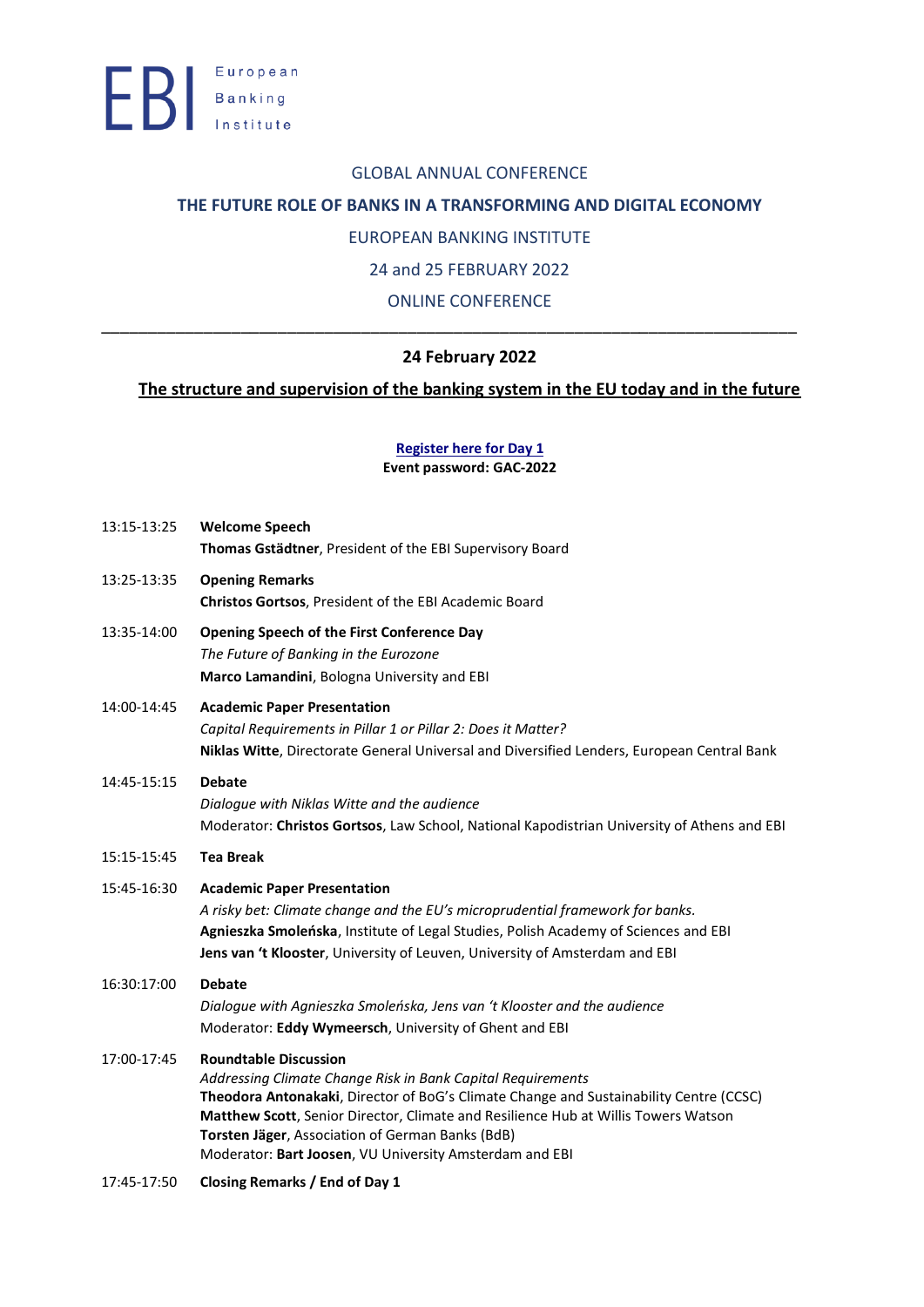#### GLOBAL ANNUAL CONFERENCE

### **THE FUTURE ROLE OF BANKS IN A TRANSFORMING AND DIGITAL ECONOMY**

### EUROPEAN BANKING INSTITUTE

24 and 25 FEBRUARY 2022

ONLINE CONFERENCE

\_\_\_\_\_\_\_\_\_\_\_\_\_\_\_\_\_\_\_\_\_\_\_\_\_\_\_\_\_\_\_\_\_\_\_\_\_\_\_\_\_\_\_\_\_\_\_\_\_\_\_\_\_\_\_\_\_\_\_\_\_\_\_\_\_\_\_\_\_\_\_\_\_\_\_

## **25 February 2022**

### **Digital finance, Operational Risk and Bank Resilience**

#### **[Register here for Day 2](https://ebi-europa.webex.com/ebi-europa/onstage/g.php?MTID=edb884e9e8a099f457826d81a013d4fa1)**

**Event password: GAC-2022**

- 09:00-09:10 **Opening Remarks Bart Joosen**, VU University Amsterdam and EBI
- 09:10-09:45 **Keynote Speech**

*The oversight regime for Global Technology Providers in the proposal for Digital Operational Resilience for the Financial Sector* **Jeff Bullwinkel**, Associate General Counsel and Director of Corporate, External & Legal Affairs, Microsoft Europe

#### 09:45-11:00 **Roundtable Discussion**

*Operational Resilience of Banks in an increasing digitalised service delivery* **Jeff Bullwinkel**, Associate General Counsel and Director of Corporate, External & Legal Affairs, Microsoft Europe **Kilvar Kessler**, Chairman of the Board, Estonian Financial Supervision Authority Finantsinspektsioon **Andrew Rogan**, Director of [Operational](https://www.ukfinance.org.uk/our-people/andrew-rogan) Resilience, UK Finance Moderator: **Dirk Zetzsche**, Université de Luxembourg and EBI

- 11:00-11:15 **Coffee Break**
- 11:15-11:35 **Introduction of Academic Paper**  *Operationalisation of Central Bank Digital Currency* **Andy Jobst**, Allianz AG and EBI
- 11:35-11:50 **Coffee Break**

#### 11:50-12:45 **Roundtable Discussion**

*RegTech: the application of technology in the supervision of globally operating banks* **Dirk Haubrich,** Head of Conduct, Payments and Consumers, European Banking Authority (EBA), Paris **Robert (Bob) Wardrop**, Management Practice Professor, University of Cambridge Judge Business School **Douglas Arner,** The University of Hong Kong and EBI Moderator: **Juana Pulgar Ezquerra**, Universidad Complutense de Madrid and EBI

12:45-13:00 **Closing Remarks Christos Gortsos**, President of the EBI Academic Board